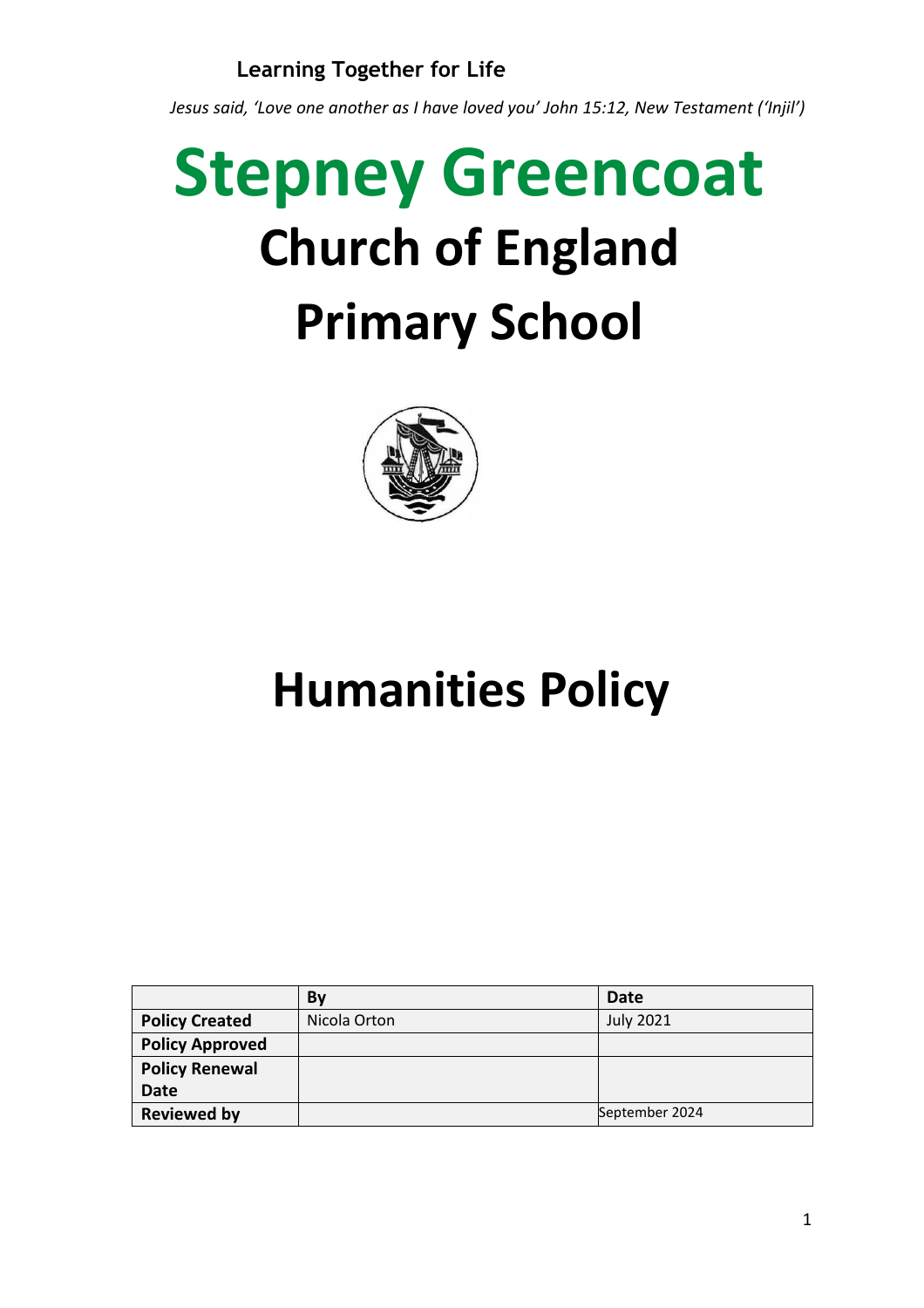#### *Jesus said, 'Love one another as I have loved you' John 15:12, New Testament ('Injil')*

#### Humanities Statement of Intent

Our intent for humanities is to inspire pupils with a curiosity and fascination about the world and its people. Being situated in the East End of London, it is important for children to learn about their local area and to understand how their local area has evolved and changed and to understand the importance of immigration. We would like our children to leave Stepney Greencoat being excited living in London and to have the desire to explore, be considerate to other cultures and to be proud of being a part of their wider community.

Our learning is based around topics which have been carefully selected to meet the geography and history learning objectives and to give the children opportunities for cross curriculum learning. Our History and Geography Curriculum focuses on acquiring facts and knowledge as well as developing historical and geographical skills. We teach children about larger global concepts such as humankind, place, significance, processes, and change.

#### **Learning**

Our humanities curriculum will help pupils gain a coherent knowledge and understanding of Britain's past and that of the wider world through a thematic approach. We aim to inspire pupils' curiosity to know more about the past – locally, nationally and around the world.

As our pupils, they will become equipped to ask perceptive questions, think critically, weigh evidence, sift arguments, and develop perspective and judgement. We want pupils to understand the complexity of people's lives and the process of change.

We want our children to gain confidence and practical experiences of geographical knowledge, understanding and skills. We aim to stimulate children's interests in their surroundings and develop a knowledge and understanding of the physical and human processes which shape places.

#### Together

Our humanities curriculum aims to increase pupils' knowledge of different cultures and in doing so, teach a respect and understanding of what it means to be a positive citizen within a multi-cultural society.

We like to share our humanities learning with our parents and families. Each term we share our humanities knowledge organisers with our families, this is to ensure children can share their knowledge and learning with their families.

#### Life

Our humanities curriculum aims to teach children about the world around them. Each class benefits from school visits in their local area which deepens the children knowledge and desire to learn about the city they live.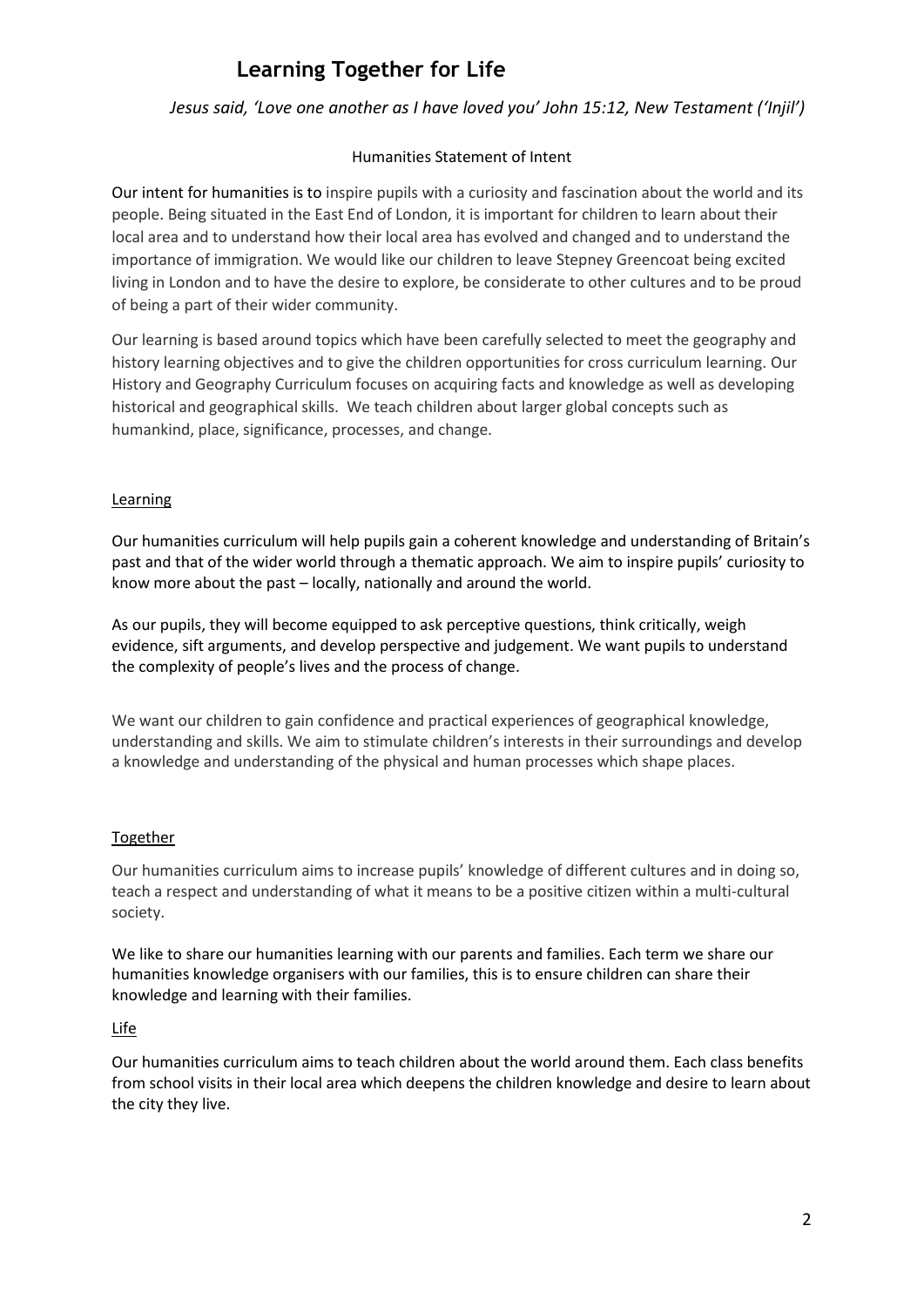*Jesus said, 'Love one another as I have loved you' John 15:12, New Testament ('Injil')*

#### **Aims**

Our main priorities for our pupils are:

- 1. To have an inquiring mind
- 2. For pupils to be inquisitive about their local environment
- 3. For pupils to ask and answer questions about the past and their environment
- 4. For pupils to have an awareness and understanding of people, cultures and events in a variety of places at different times
- 5. To have a sense of chronology

#### **Legal Framework**

The National Curriculum states every child must be taught history and geography in Key Stage 1 and Key Stage 2.

#### **Time Allocation**

At Stepney Greencoat School every child has one hour of humanities each week. Teachers will alternate between history and geography lessons.

#### **Scheme of work**

At Stepney Greencoat School we follow our own scheme of work which has been designed to meet the needs of our pupils. For each topics there a mid – term plans which include key learning question and key vocabulary saved in the curriculum folder on the shared area.

#### **Teaching Humanities**

At the start of the term, it is important to read the mid-term plans for the topic and ensure it is clear what you learning aims are. If you need support, you can speak to the Humanities subject leader who can discuss the mid- term plans and the aims for the topic.

For your resources, you should order the schools libraires topic boxes before the start of the topic (https://www.towerhamlets-sls.org.uk/request/). In addition to these, we have a selection of school resources which are kept in the humanities cupboard.

Each lesson should begin with a starter question, which is a simple multiple choice or short answer question which links to the previous lesson. Children should have 5 minutes at the start of the lesson to answer this question and to respond to their feedback from the previous lesson.

At the beginning of each lesson, teachers should make it clear whether the children are in a geography or history lessons. It is also important to make it clear which skills the pupils are learning.

During the lesson, the pupils should have the opportunity to ask and answer questions about a range of both history and geography sources.

By the end of the topic the children should have learnt in history to look at primary and secondary sources, write in historical context, understand what we can learn from the past and built a